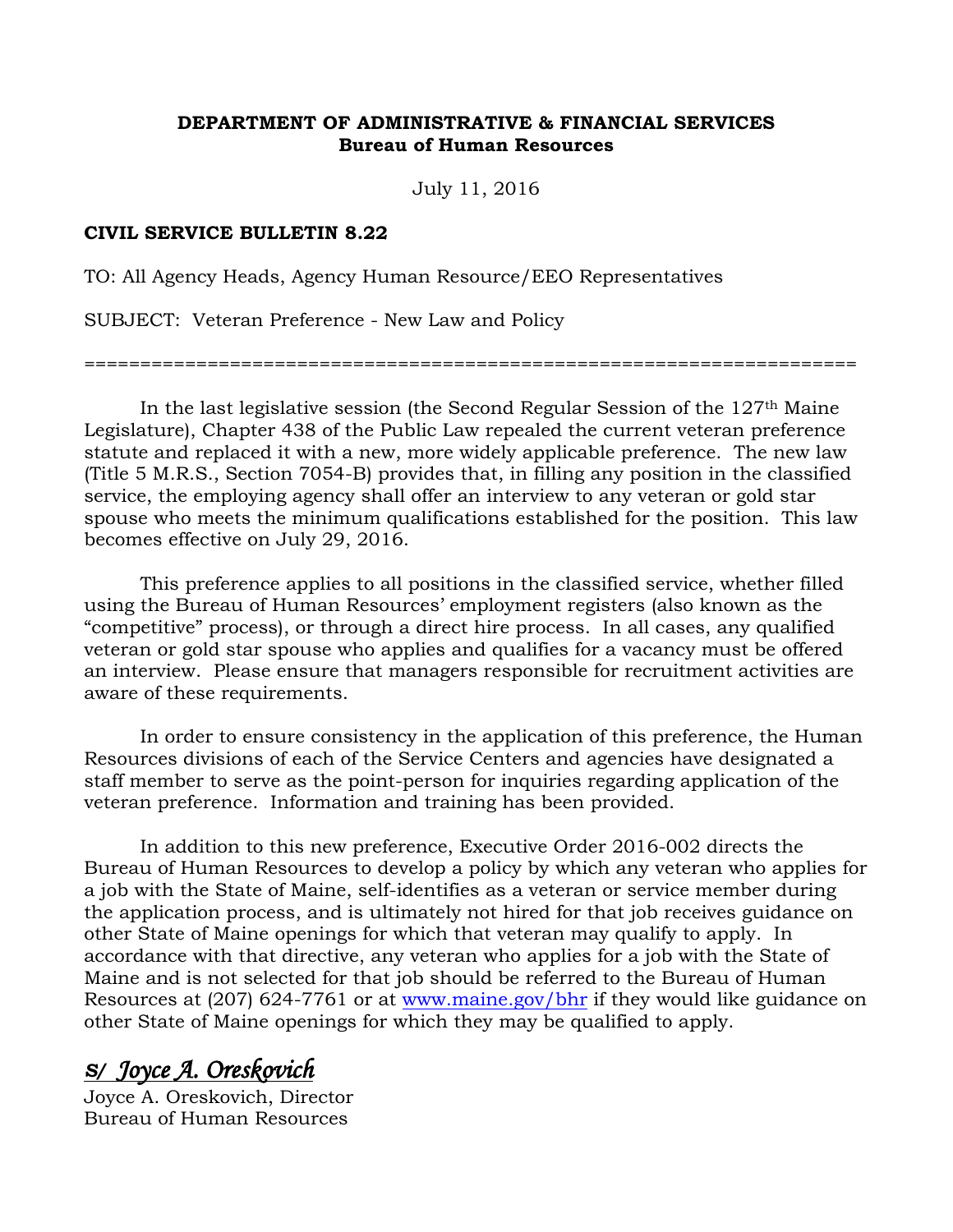

## AN ORDER TO PROMOTE THE HIRING OF SKILLED VETERANS IN THE STATE **OF MAINE**

**WHEREAS**, veterans have gained valuable trade skills in the course of serving in the armed forces of the United State of America;

WHEREAS, in order to ensure that people who work in certain trades are competent, the State of Maine mandates that people who work in certain trades obtain the appropriate licensure;

WHEREAS, it would benefit veterans and the State of Maine to have a process whereby veterans who have gained skills can obtain the appropriate licensure;

WHEREAS, such a process is underway and it is necessary to examine the progress of that effort;

WHEREAS, the State of Maine is an employer that is interested in employing more veterans who are qualified to perform the work of the State;

NOW, THEREFORE, I, Paul R. LePage, Governor of the State of Maine, hereby order as follows:

- 1. The Governor's Veterans' Licensing Review Panel is hereby established;
- 2. The membership of the Review Panel shall consist of nine (9) persons appointed by the Governor including:
	- a. The Commissioner of the Department of Professional and Financial Regulation, who shall serve as chair;
	- b. The Adjutant General or the General's designee from the Maine Army or Air National Guard;
	- c. The Director of the Bureau of Veterans Services or the Director's designee;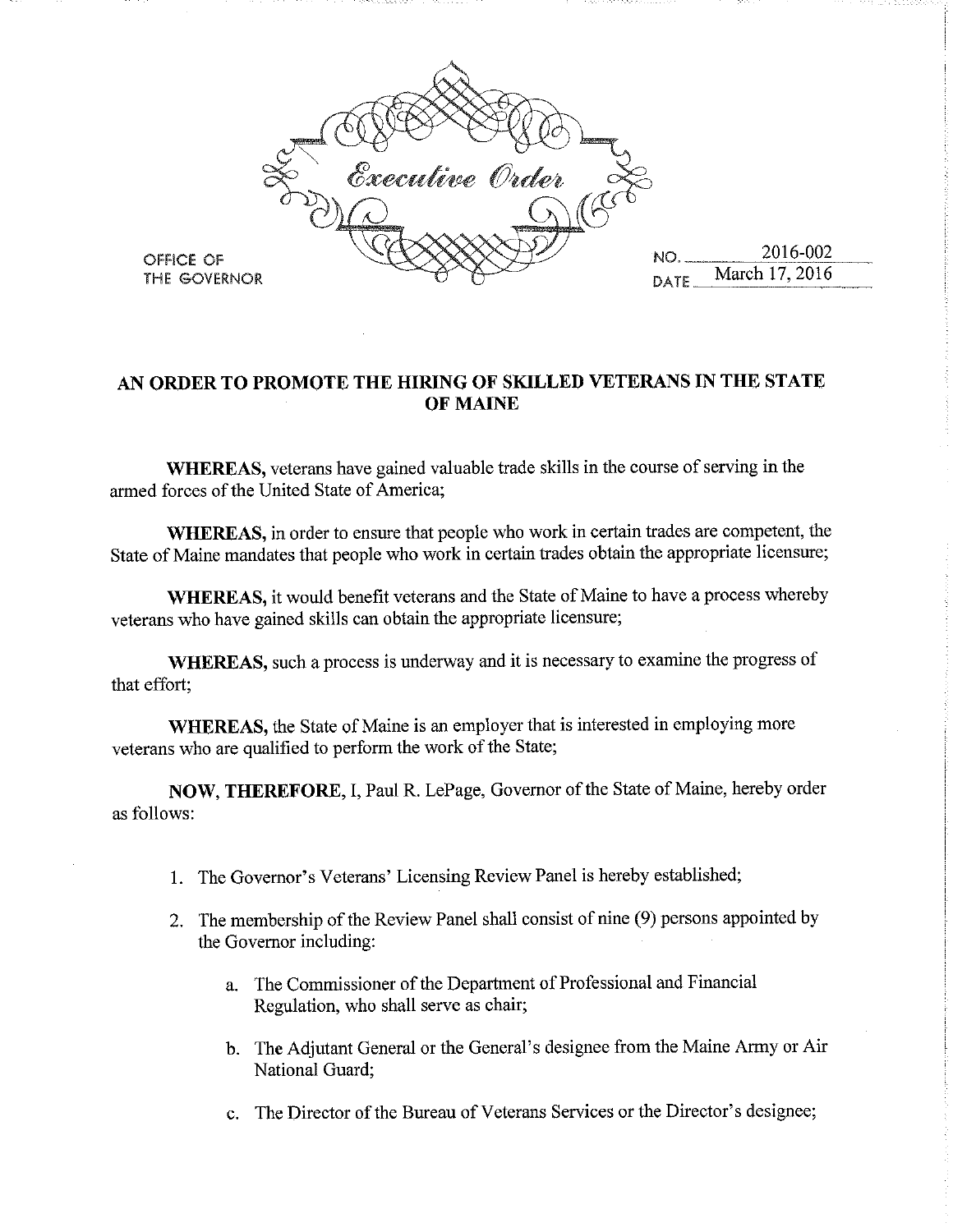- d. The Director of the Bureau of Human Resources or the Director's designee;
- A member representing the Department of Labor; e.
- A member representing the Office of the Secretary of State;  $f_{\rm{r}}$
- A member representing the Community College system; g.
- h. A member representing the University of Maine system;
- i. A member who serves on a licensing board in a medically-related field or a staff member designated by one such board; and
- j. A member who serves on one of the other licensing boards or a staff member designated by one such board;

All Review Panel members shall serve at the pleasure of the Governor and all members shall serve without compensation. Members of the Review Panel who are listed from (a) to (e) above shall provide support from members of their respective departments as needed;

- 3. The Review Panel shall:
	- a. conduct a review of the processes by which licensing boards are reviewing the applications of veterans who have subject matter expertise in their given fields;
	- b. identify rules, practices, and procedures that may be used by licensing boards that are unduly and unnecessarily burdensome;
	- c. issue a report to the Governor on or before February 1, 2017, which shall include the results of its review in each of the above-listed areas as well as recommendations for improvement in laws, rules, practices, and/or procedures identified as causing or contributing to the problems identified. If the Review Panel requires more time in which to finalize the report, then the members may have no more than a two (2) month extension in which to complete it;
- 4. Pursuant to Title 1, section 402, subsection 2, paragraph F, the meetings of this Review Panel are not "public proceedings" subject to Maine's Freedom of Access Act; and